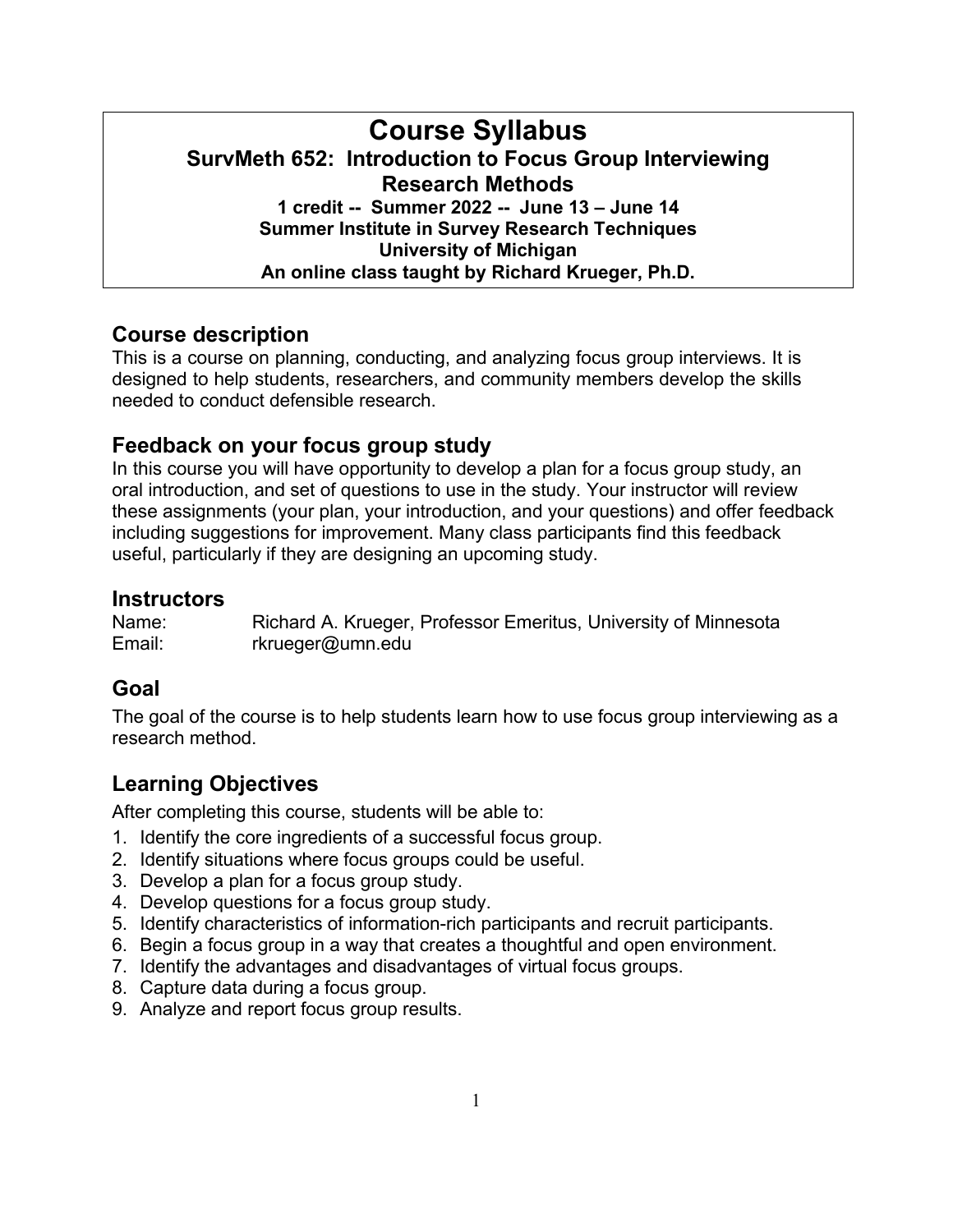## **Course Outline / Daily Schedule**

| <b>Date</b>   | <b>Time</b>    | <b>Topic</b>                                   |
|---------------|----------------|------------------------------------------------|
| June 13       | $9 - 12$ am    | Course introduction, Student introductions,    |
|               |                | Expectations, How to use class materials,      |
|               |                | Characteristics of focus group interviews,     |
|               |                | Uses of focus group interviewing               |
|               |                | Telephone and online focus groups,             |
| June 13       | $1 - 4$ pm     | Observe demo online focus group (Zoom platform |
|               |                | Recruiting, Review assignment for next day     |
|               |                |                                                |
| June 14       | $9 - 10:30$ am | Group 1 – Students present introductions       |
| Class divided | $10:30 -$ noon | Group 2 – Students present introductions       |
| into 2 groups |                |                                                |
| June 14       | $1 - 4$ pm     | Key components of focus group research         |
|               |                | Planning, Moderating, Analysis                 |
|               |                | Review assignments                             |
|               |                | <b>Questions and Answers</b>                   |
|               |                | Optional final hour to discuss your project    |
|               |                |                                                |
| June 21       | midnight       | 3 assignments due                              |

• Zoom meetings on June 13 and 14 are on Eastern Time – Ann Arbor time zone

## **Class Materials**

- 20 short video segments Internet locations in syllabus
- PowerPoint slides of 20 video segments (on class website)
- 2 video demonstrations
- 4 video lectures
- Notes: Focus Group Interviewing
- Textbook

#### **20 short video segments**

A series of 20 short (4 – 10 minute) video presentations by Richard Krueger on the basics of focus group interviewing. Internet locations of these videos are listed in the class syllabus.

#### **PowerPoint slides**

PowerPoint slides for 20 YouTube video presentations. These are the slides that accompany the 20 short video segments.

#### **2 video demonstrations**

Short focus groups are demonstrated in two video presentations. One presentation is specifically on moderating skills and the second presentation is an actual focus group on healthy living. Internet locations listed in syllabus.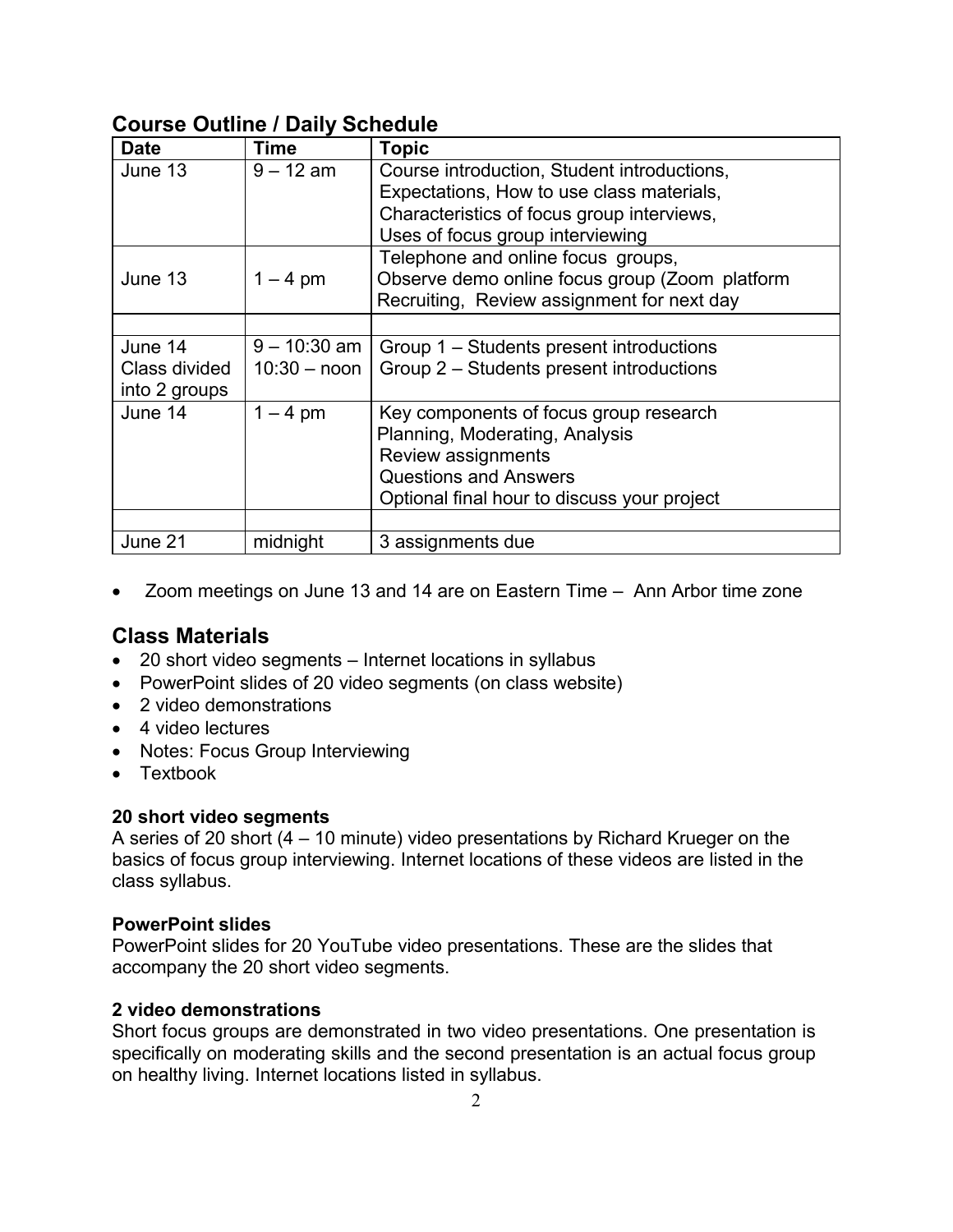#### **4 video lectures**

Lectures by R. Krueger and Mary Anne Casey on Developing Questions, Recruiting Participants, Moderating the Focus Group and Analyzing Focus Group Results (34 – 46 minutes each) Internet locations listed in syllabus.

#### **Notes**

Notes: Focus Group Interviewing" (January 2022) by Richard A. Krueger, University of Minnesota. 20 pages.

#### **Textbook**

Krueger, R. A. & Casey, M. A. (2015). *Focus groups: A practical guide for applied* research. 5<sup>th</sup> Edition. Thousand Oaks, CA: Sage. (5<sup>th</sup> edition is recommended but 4<sup>th</sup> edition is acceptable.)

## **How the class instruction will occur**

This class will likely differ from other online classes you've had. The core instructional materials are sent to students before the class. You will be expected to be familiar with these materials and use them as you prepare your assignments. The Zoom class sessions will not be lectures in the traditional sense, but rather a chance to provide you with needed background information, demonstrations, practice sessions, and supplementary information. You will be expected to proceed through the materials at your own pace, but also to be mindful of the due date of the assignments.

## **Course Requirements**

Watch the videos and read chapters in the textbook. Then, select a topic for a focus group study, develop a plan, an introduction, and a set of questions to use in the focus group. You are not required to conduct the study.

Non-Credit Students: The assignments are optional for non-credit students. In past classes we've found that over half of the non-credit students submit one or more of the assignments. They have told us that they anticipate conducting a focus group study in the future and would like feedback before they begin the process. We will review each assignment that is submitted and offer a critique pointing out the strengths and areas of improvement. We expect that the non-credit students will participate in the Zoom calls, watch the video sessions, and read the text.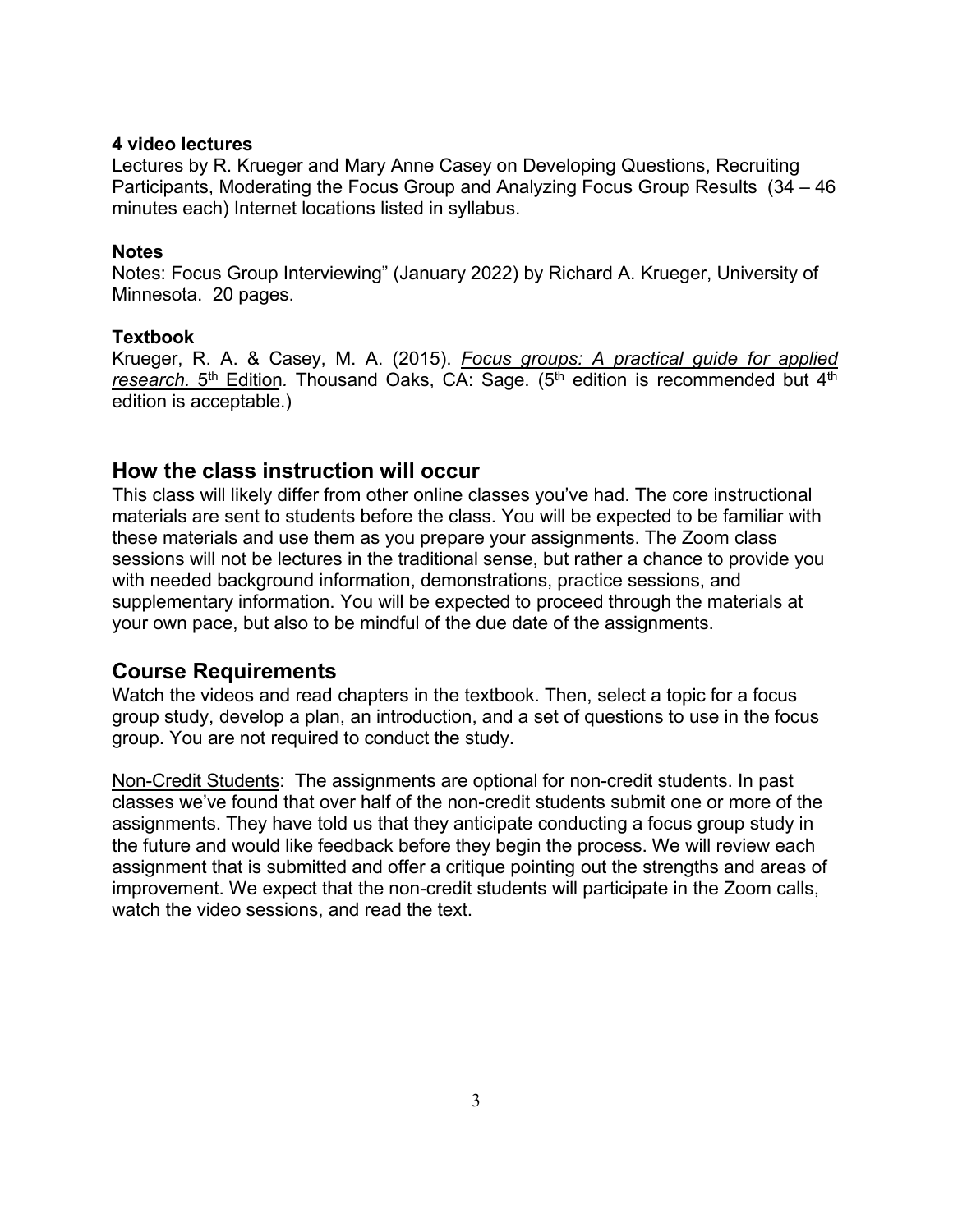## **Assignments and Expectations**

#### **1. A plan for a focus group study**

Submit a plan using the instructions in Video 03: Planning the focus group study. Use the ingredients on p. 13 of "Notes" as the basis of your plan. If additional background information is needed to explain your study, include it on a page or two after the completed template. Due on June 21 (by midnight).

#### **2. Focus group questions**

A typical two-hour focus group in the academic tradition usually consists of 10 to 14 open-ended questions. An online focus group or telephone focus group usually has 6 to 7 open-ended questions. These questions should be conversational (written using words the participants use—no jargon) and sequenced carefully. Questions should be numbered with estimated time needed for each question. At the top of the page indicate the purpose of the study and the anticipated focus group participants. Before submitting, review the videos: 04 Types of questions in a focus group, 05 Developing questions for a focus group, and 06 Examples of focus group questions. Note examples of format on p.15 of Notes. Due on June 21.

#### **3. An introduction for your focus groups**

The introduction is the first thing the moderator says at the beginning of the focus group interview. It is short and snappy. Again, use words the participants would use if they were talking about the study. Include why you are conducting the study, what you will do with the results, and how it will benefit people. Students will practice this introduction on the June 15<sup>th</sup> online class and receive feedback from the instructors and other students. The written introduction is due on June 21. Note the examples in Videos 09 – 13 and on p. 7-8 of "Notes".

#### **Instructions for submitting your assignments:**

- 1. Send all 3 assignments together in 1 file (Word document preferred) to rkrueger@umn.edu
- 2. Use the following naming protocol for the file name: Your name / Assignments SurvMeth 652
- 3. Send assignments as an attachment in a New email to both instructors (do not reply to an earlier message) In the subject line: Your name / Assignments SurvMeth 652
- 4. Assignments are due at midnight on Tuesday, June 21.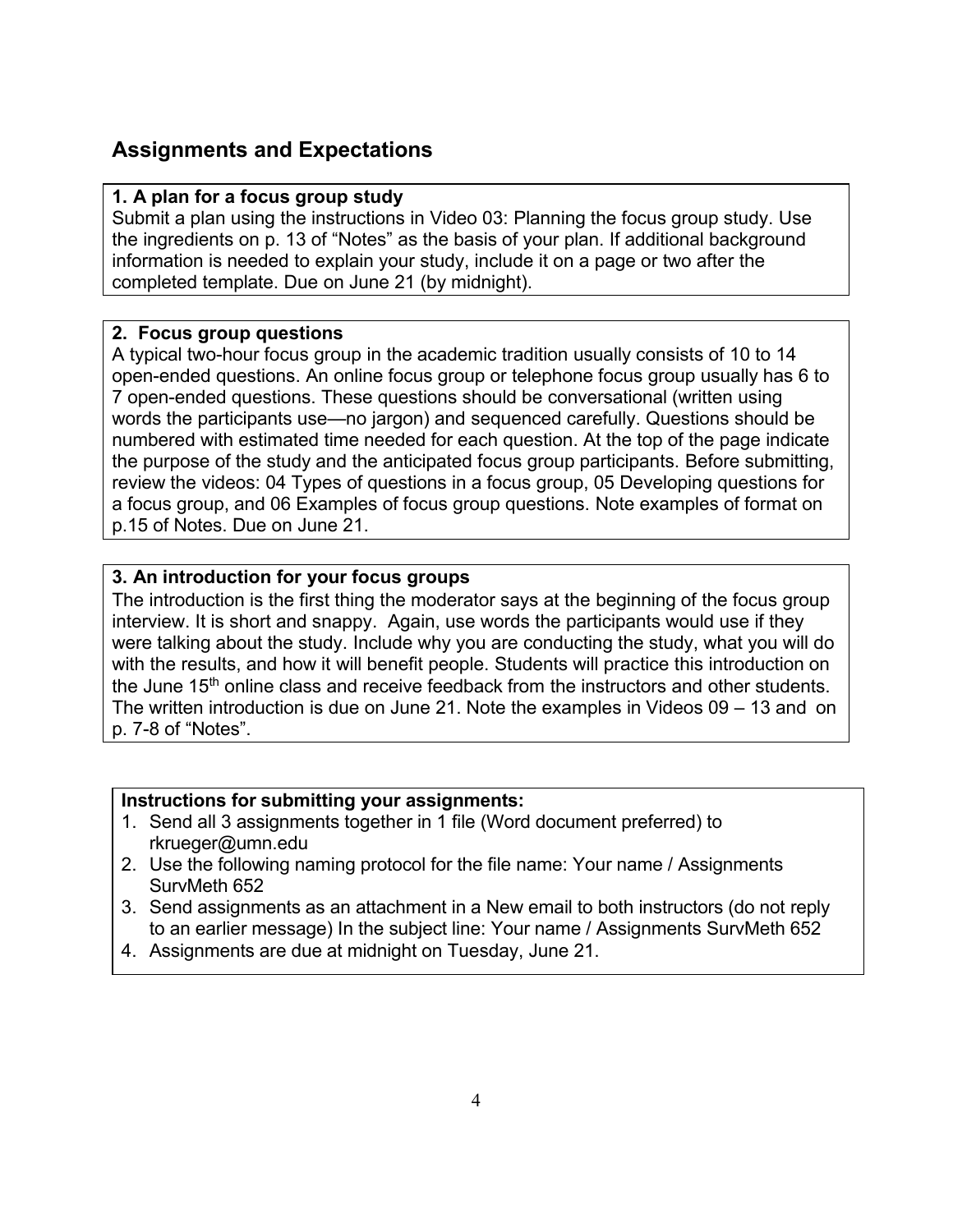## **Course Sessions and Readings**

Note: The course is planned to be completed within two weeks. Contact the instructor if you need additional time.

### **How to Proceed -- We recommend the following sequence:**

INTRODUCTION – We recommend doing the Introduction section before class begins.

01 - What is a focus group? (4:34 minutes) 02 - What makes it research? (3:56 minutes) Reading: Chapter 1 "Overview of focus groups"

#### PLANNING

03 - Planning the focus group study (2:59 minutes) Reading: Chapter 2 "Planning the focus group study"

### DEVELOPING QUESTIONS

 04 - Types of questions in a focus group (6:59 minutes) 05 - Developing questions for a focus group (7:52 minutes) 06 - Examples of focus group questions (7:18 minutes) Video Lecture: Developing Questions (46:10 minutes) Reading: Chapter 3 "Developing a questioning route"

## RECRUITING PARTICIPANTS

07 - Locating focus group participants (9:15 minutes) 08 - Recruiting focus group participants (8:57 minutes) Video Lecture: Recruiting Participants (34:55 minutes) Reading: Chapter 4: "Participants in a focus group"

## MODERATING

09 - Moderating skills – Before the group (7:34 minutes)

10 - Moderating skills – During the group (9:38 minutes)

11 - The role of the assistant moderator (5:26 minutes)

12 - Tips for moderating – Part 1 (7:23 minutes)

13 - Tips for moderating – Part 2 (7:04 minutes)

Video Lecture: Moderating the Focus Group (34:27 minutes)

Video Demonstration: Moderating a Focus Group (30:13 minutes)

Video Demonstration Focus Group (32:04 minutes)

Reading: Chapter 5: "Moderating skills"

## ANALYSIS

- 14 Capturing data during the focus group (4:37 minutes)
- 15 Taking field notes in focus groups (7:50 minutes)
- 16 Transcribing focus groups (7:09)

17 - Analysis basics ((6:38 minutes)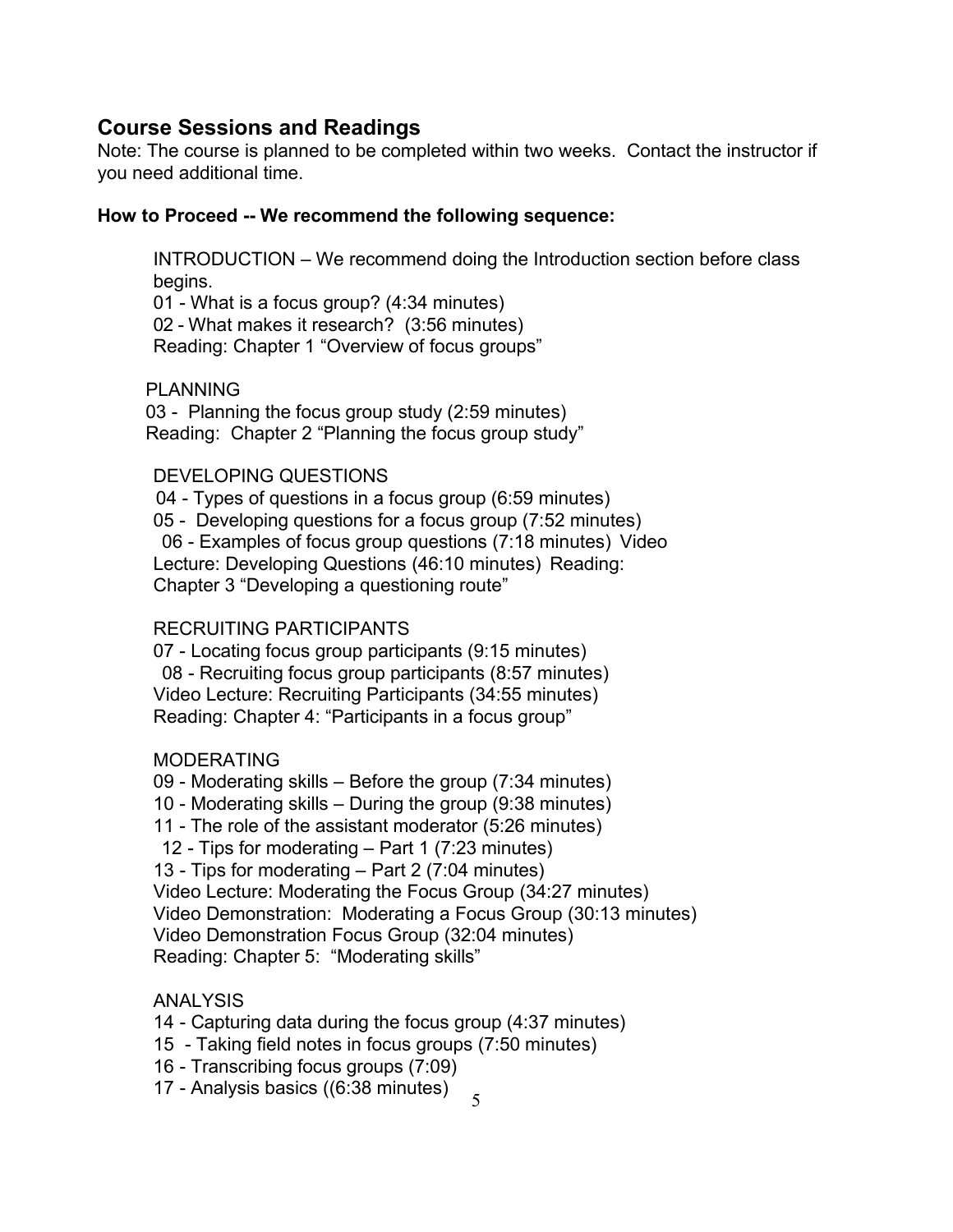18 - Classic analysis (6:10 minutes) 19 - Deciding what is important in the focus group analysis (5:31 minutes) 20 - Preparing a focus group report (6:37 minutes) Video Lecture: Analysis (41:04 minutes) Reading: Chapter 6: "Analyzing focus group results" Chapter 7: "Reporting"

#### **Additional References**

Byseth, Jean, et al. (2003) *Moderating to the max*. Ithaca, NY: Paramount Market Publishing.

Glaser, B. & Strauss, A. 1967. *The Discovery of Grounded Theory: Strategies for Qualitative Research*. New York: Aldine De Gruyter.

Grob, G.F. (2015). Writing for impact. In K. Newcomer et al. (Eds.). *Handbook of practical program evaluation. 4th Ed*. (pp 739-764). Hoboken, N.J.: Wiley

Guest, G., A. Bunce and L. Johnson. (2006). "How many interviews are enough?: An Experiment with Data Saturation and Variability." Field Methods 2006; 18; 59.

Hennink, M.M. (2007). International focus group Research: *A handbook for the health and social sciences.* New York: Cambridge University Press.

Krueger, R.A., & Casey, M.A. (2015). Focus group interviewing. In K Newcomer & H. Hatry (Eds.), *Handbook of practical program evaluation. 4th Ed.* (pp. 500 - 528). Hoboken, N.J.: Wiley.

Krueger, Richard A. (September / October 2006), "Analyzing focus group interviews." *Journal of Wound Ostomy and Continence Nursing Society* pp 478 - 481.

Krueger, Richard A. (1998). *Analyzing and reporting focus group results*. (Volume 6). Thousand Oaks, CA: Sage

Krueger, Richard A. (1998). *Developing questions for focus groups*. (Volume 3) Thousand Oaks, CA: Sage.

Krueger, Richard A. (1998). *Moderating focus groups*. (Volume 4) Thousand Oaks, CA: Sage.

Krueger, Richard A. and Jean A. King (1998). *Involving community members in focus groups*. (Volume 5). Thousand Oaks, CA: Sage.

Morgan, D. (1998). *Planning focus groups*. (Volume 2) Thousand Oaks, CA: Sage.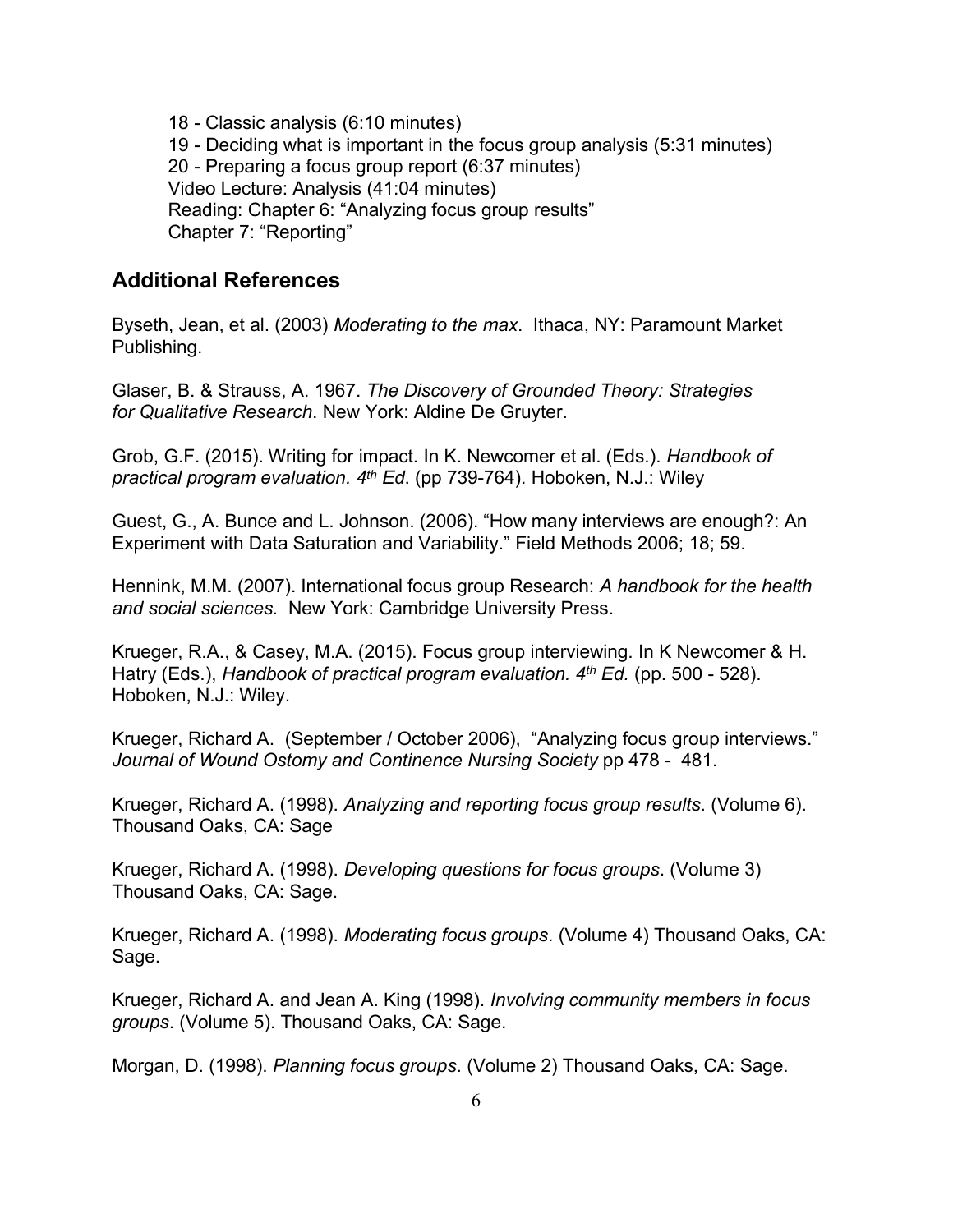## **Internet Locations for Learning Modules on YouTube SurvMeth 652: Introduction to Focus Group Interviewing Research Methods**

## **1 - What is a focus group?** (4:34 minutes)

Introduction to the series and a description of focus group characteristics. https://youtu.be/bdD6I\_6WXYk

## **2 - What makes it research?** (3:56 minutes)

How focus group interviewing is different from casual conversation and why it is considered to be a research procedure. https://youtu.be/oyf46RGbQ8E

## **3 - Planning the focus group study** (2:59 minutes)

The ingredients of a focus group plan and the benefit of having a plan. https://youtu.be/dD4P\_GXjvIc

## **4 - Types of questions in a focus group** (6:59 minutes)

Focus group has different types of questions, each with a special purpose: opening, introductory, transition, key and ending questions. https://youtu.be/LeXfQOIMKCI

## **5 - Developing questions for a focus group** (7:52 minutes)

Five tips for developing successful focus group questions https://youtu.be/4eMlyIhrn3E

## **6 - Examples of focus group questions** (7:18 minutes)

Examples of focus group questions with suggestions on how to test your questions. https://youtu.be/aqjmFDWZCao

## **7 - Locating focus group participants** (9:15 minutes)

Discussion of strategies for finding people to participate in focus group research. https://youtu.be/SkiuFV61TjA

## **8 - Recruiting focus group participants** (8:57 minutes)

An overview of how to contact potential participants and get them to actually attend the focus group. A discussion of types of incentives and the importance of personalizing the invitation.

https://youtu.be/b8MFUJ-ncuI

## **9 - Moderating skills - Before the group** (7:34 minutes)

Before that actual focus group the moderator must take certain steps to ensure the group will be successful.

[https://youtu.be/ROq4\\_FdlKJk](https://youtu.be/ROq4_FdlKJk)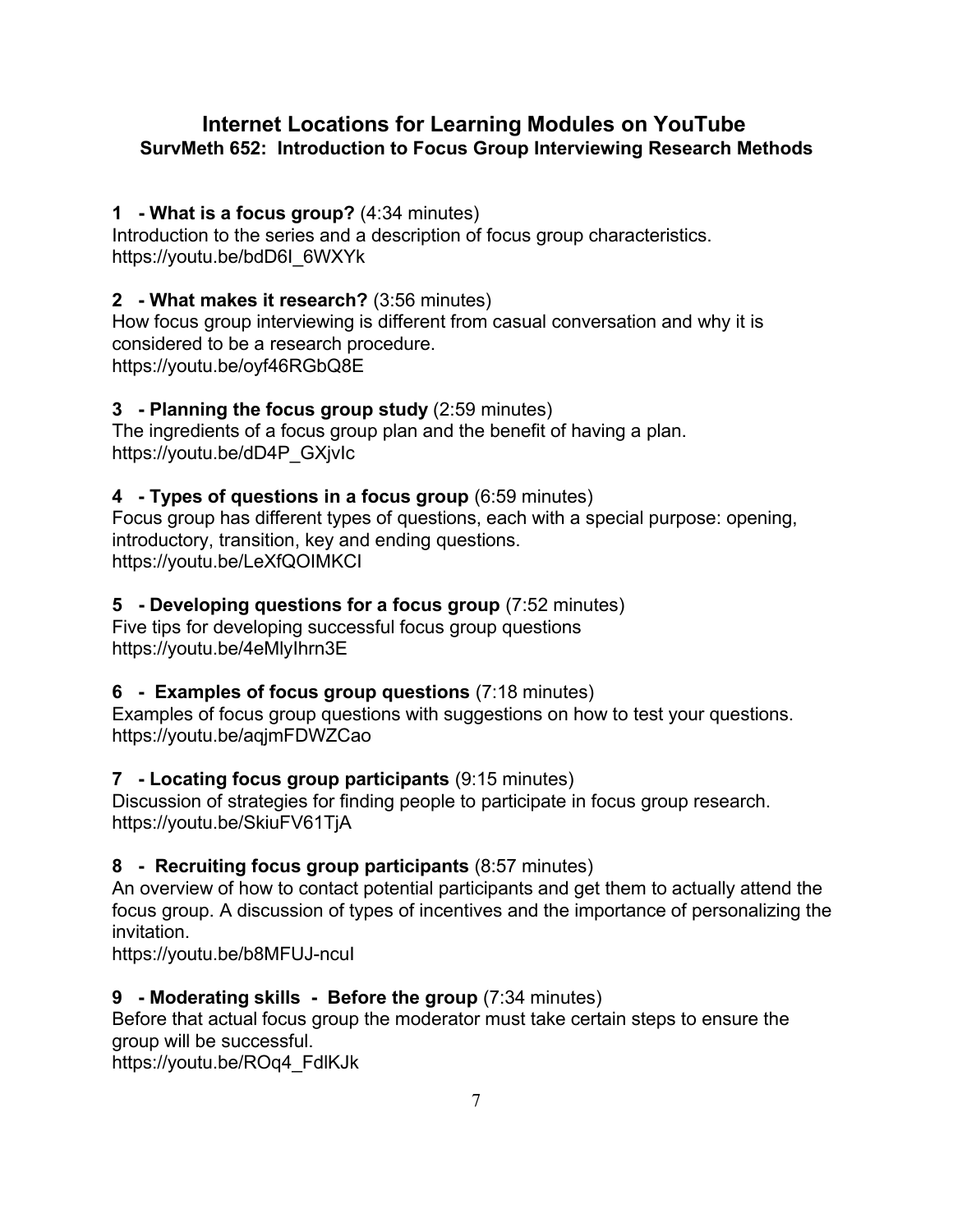#### **10 - Moderating skills – During the group** (9:38 minutes)

How to introduce the focus group, moderating tips, creating a conversation and conducting a debriefing.

<https://youtu.be/1FJzkNFzE1M>

### **11 - Role of the assistant moderator** (5:26 minutes)

An overview of the tasks and responsibilities of the assistant moderator. https://youtu.be/7\_aj85e6JAw

## **12 - Tips for moderating – Part** 1 (7:23 minutes)

Four tips that result in a successful focus groups including hosting, using pauses & probes, working with different types of participants, and creating a conversation. https://youtu.be/qFz8293Sg88

### **13 - Tips for moderating – Part 2** (7:04 minutes)

Five additional tips including the degree of control, using visuals & activities, watching the time, handling wrong information and ending the focus group. https://youtu.be/Sagvm4ClQ10

### **14 - Capturing data during the focus group** (4:37 minutes)

An overview of the variety of ways to capture data in a focus groups, including memory, field notes, papers & notes, audio recording, laptops and video. https://youtu.be/fb7y4msVBaE

## **15 - Taking field notes in focus groups** (7:50 minutes)

The importance of consistency in taking notes with examples of note-taking styles suitable for focus group interviews. https://youtu.be/ZqR66kKUkjg

#### **16 - Transcribing focus groups** (7:09 minutes)

How to prepare a transcript and protocol that will make the transcript easier to analyze. https://youtu.be/piAGPwLEJgg

## **17 - Analysis basics** (6;38 minutes)

An introduction to focus group analysis with suggestions on how to select the type of analysis needed, and the importance of being systematic and having verifiable protocol https://youtu.be/\_YdKABhIqaY

## **18 - Classical method** (6:10 minutes)

An overview of a traditional way of focus group analysis using transcripts that are cut up, sorted, labeled and described.

https://youtu.be/N9E9bSLgsxA